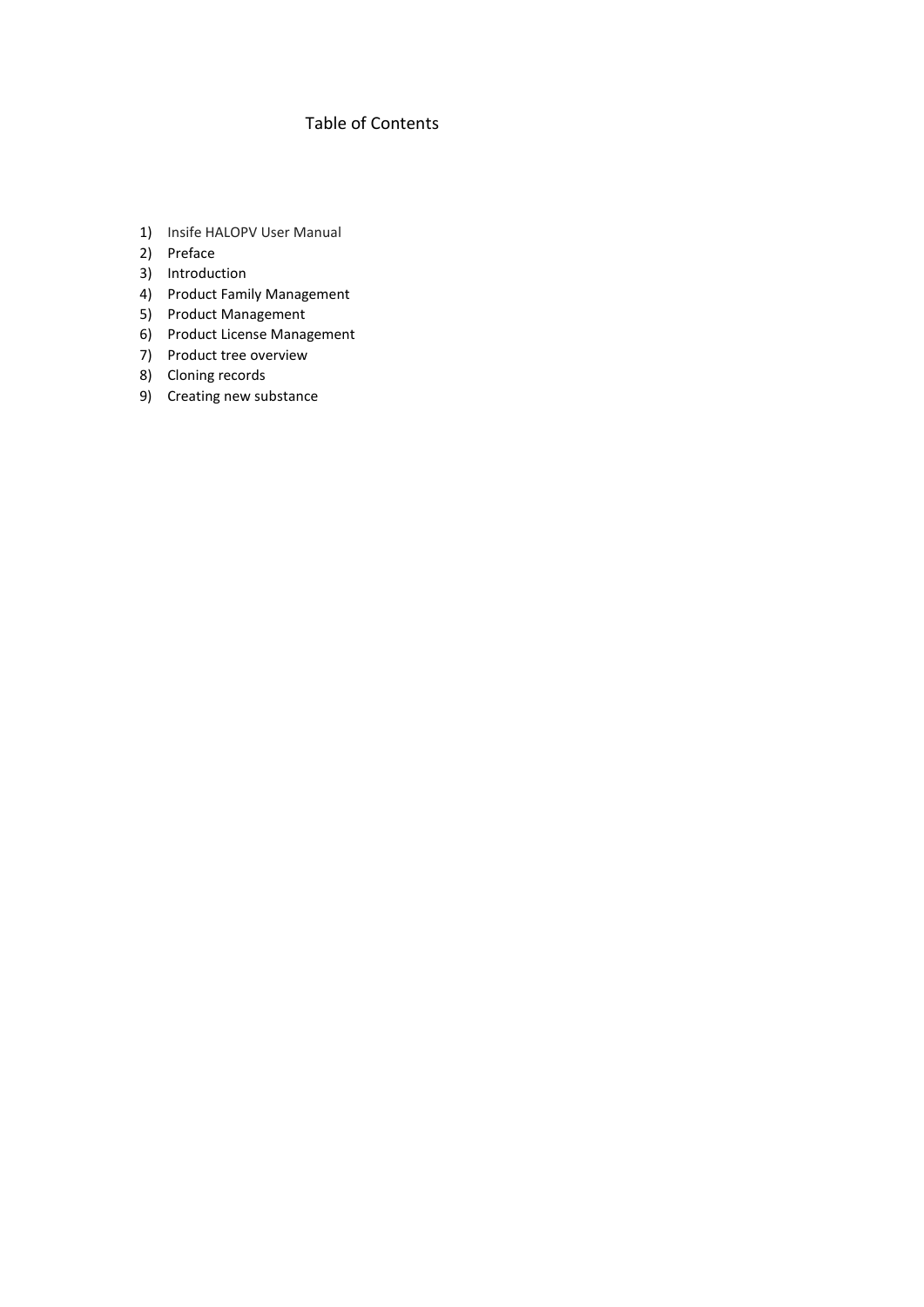# **1) HALO PV**

User Manual - Release 3.0 (JUNE 2021)

This software and related documentation are provided under a license agreement containing restrictions on use and disclosure and are protected by intellectual property laws. Except as expressly permitted in your license agreement or allowed by law, you may not use, copy, reproduce, translate, broadcast, modify, license, transmit, distribute, exhibit, perform, publish, or display any part, in any form, or by any means. Reverse engineering, disassembly, or decompilation of this software, unless required by law for interoperability, is prohibited.

The information contained herein is subject to change without notice and is not warranted to be error-free. If you find any errors, please report them to us in writing.

# **2) Preface**

#### **Where to Find More Information**

The latest product information including release notes for HALOPV is available at

#### <https://www.halopv.com/>

#### **Insife Support**

Insife Support team can be reached out at [Support@insife.com](mailto:Support@insife.com)

#### **3) Introduction**

Process **Products** can be found under Processes (left pane).

**Products** process sets the workflow specific for configuring products with three different layers:

(Product Family Management >>> Product Management >>> Product License Management). Family is at the highest level of hierarchy, products coming in middle and licenses at the bottom.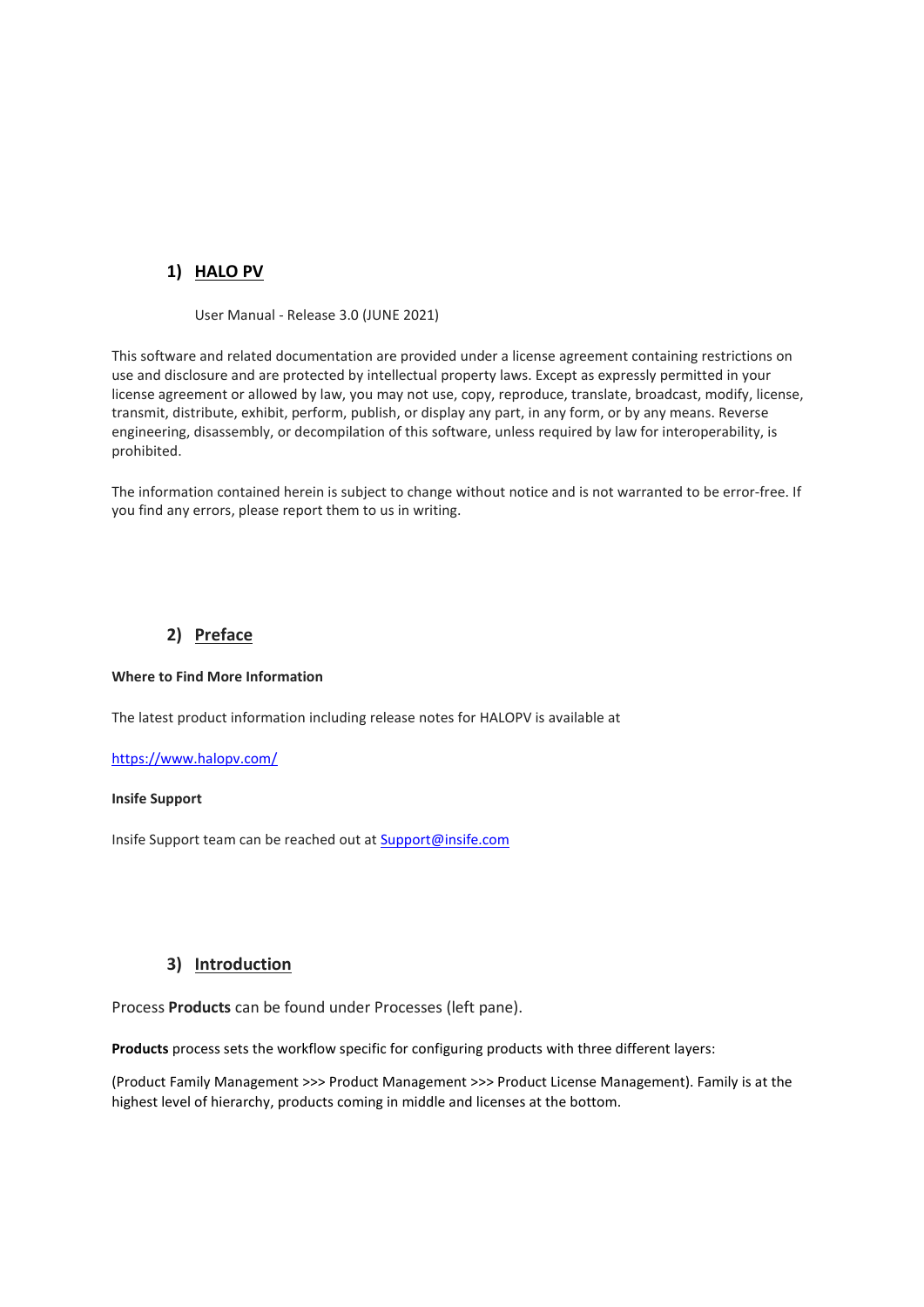## **4) Product Family Management**

Maintains an overview of product families / groups sharing the same active ingredient. Each family is defined by unique ingredient of product.

 $\triangleright$  Where can I see all product families?

After opening the **Product Family Management** workflow**,** under **Records** all product families that are available can be seen. Clicking on the Record ID or Title/Identifier (columns) of **Records** view will open the respective record i.e. Product Family.

 $\triangleright$  How to create a new Product Family?

Under **Product Family Management** workflow, new family can be created by clicking on **Create from Wizard**. **Create record Wizard** will allow to enter basic information in Record Title (which could be Product name). Clicking on **Create** button, will take user to **View/edit record** where more product information could be entered in **Description** and **Notes** field. High level product family details can be entered in **Product Family details Form** with information like key ingredients, substance information.

[Note: Currently it is only one role that can create family, product and licenses]

 $\triangleright$  How to create a new Product from within Family?

New product can also be created from within product family by clicking on **Create new Product. Create related record** form will allow to add new product name details [Parent record i.e. family name is auto-populated if previously associated], product type, organizational entity (should be the organization name of the user) etc.

[Note: Once a product is created, its details are populated under **Associated Product** in view/edit record form of product family]

Once product family details are saved and completed, **Complete task** button will allow to complete the workflow.

# **5) Product Management**

All the products are defined here based on different formulations / strengths, or different combinations etc.

 $\triangleright$  Where can I see all products?

After opening the **Product Management** workflow**,** under **Records** all products that are available can be seen. Clicking on the Record ID or Title/Identifier (columns) of **Records** view will open the respective record i.e. Product.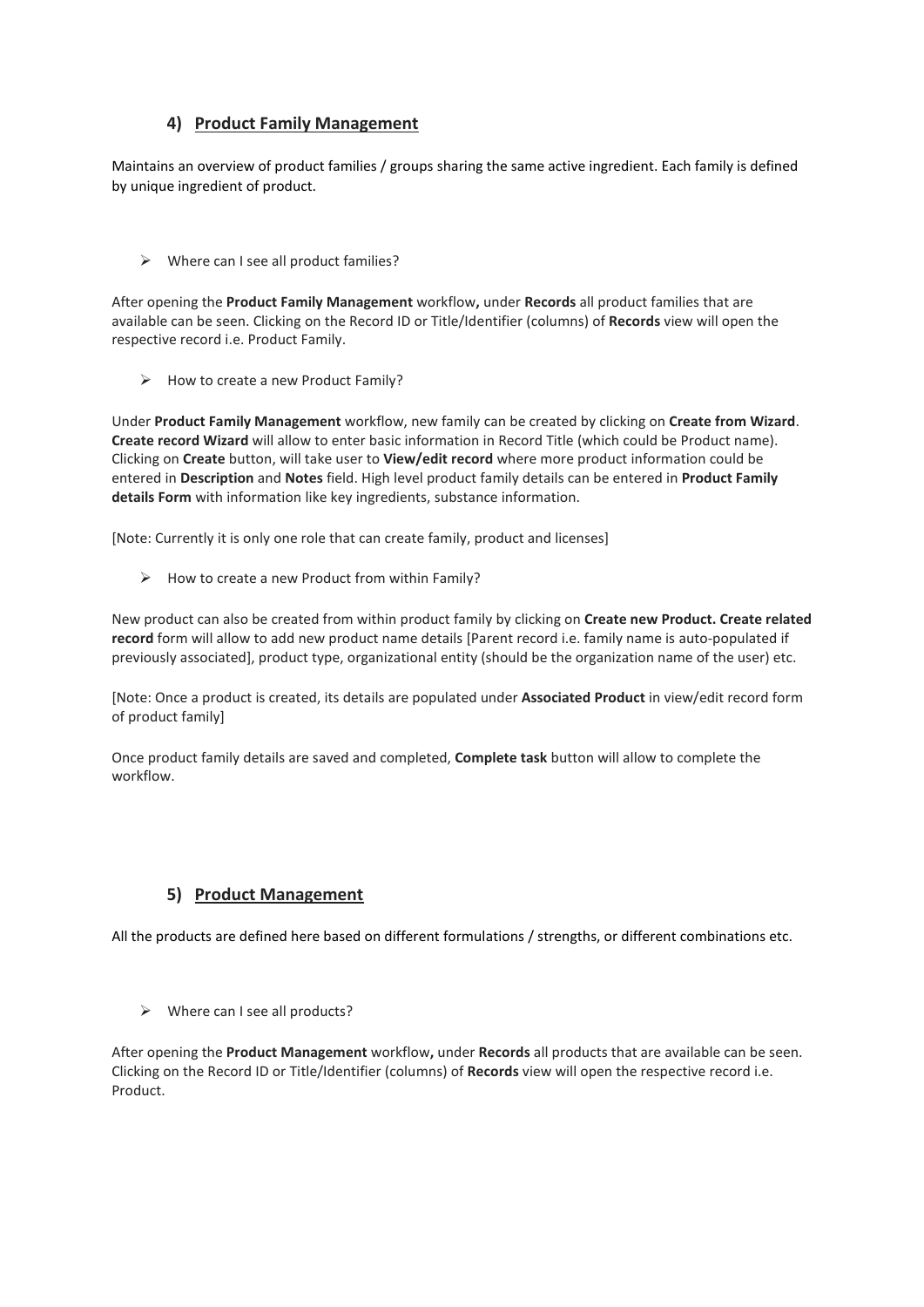**Title/Identifier** refers to product name, where as **Parent record** refers to associated product family. Blank parent record means, no family is associated to that specific product.

 $\triangleright$  How to associate an existing Product to a Family?

Open the concerned product record from the overview and click on **Associate Product Family**. Choose the correct family name under parent record to associate with an existing family.

 $\triangleright$  How to create a new Product?

Under **Product Management** workflow, new product can be created by clicking on **Create from Wizard**. **Create record Wizard** will allow to enter basic information in Record Title (which could be product name) and Record Type (which is product type). Clicking on **Create** button, will take user to **View/edit record** form where more product information could be entered in **Description** and **Notes** field. High level product details can be entered in **Product details Form** with information like MAH name, generic name (Non Proprietary name), formulation, active substance (see section on creating new substance to know how the values get populated here) etc.

[Note: Units are UCUM (Unified Code for Units of Measure) coded which is a consolidated list of how units can be coded. Failure to comply with UCUM could result in failure during submission to EMEA].

[Note: Once a product is created, its details are populated under **Associated Product** in view/edit record form of product family]

Once product details are saved and completed, **Complete task** button will allow to complete the workflow.

 $\triangleright$  How to create a new Product license from within Product?

New product license can also be created from within product by clicking on **Create new Product License. Create related record** form will allow to add new license name details [Parent record i.e. product is auto-populated if previously associated], license type, organizational entity (should be the organization name of the user), country/territory etc.

[Note: Once a product license is created, its details are populated under **Associated Product license** in view/edit record form of product]

Once product license details are saved and completed, **Complete task** button will allow to complete the workflow.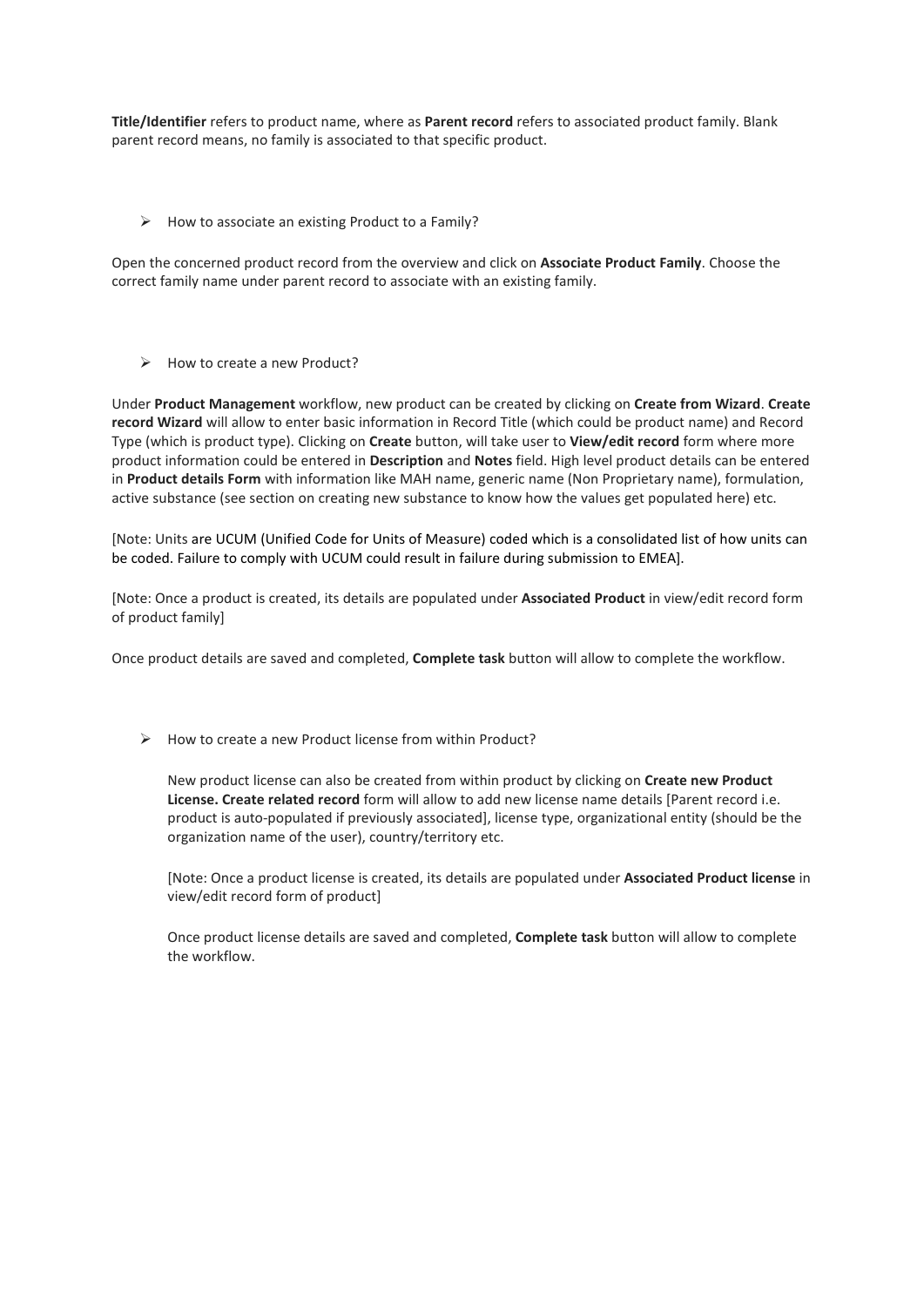## **6) Product License Management**

License is equivalent to marketing authorization or clinical license. Licenses are geographically contextual (i.e. depending on the country) as well as contextual to the trade names (which is country specific)

 $\triangleright$  Where can I see all product licenses?

After opening the **Product License Management** workflow**,** under **Records** all product licenses that are available can be seen. Clicking on the Record ID or Title/Identifier (columns) of **Records** view will open the respective record i.e. Product license.

**Title/Identifier** refers to product license name, where as **Parent record** refers to associated product. Blank parent record means, no product is associated to that specific product license.

 $\triangleright$  How to associate an existing Product license to a Product?

Open the concerned product license record from the overview and click on **Associate Product**. Choose the correct product name under parent record to associate with an existing product.

▶ How to create a new Product license?

Under **Product License Management** workflow, new product license can be created by clicking on **Create from Wizard**. **Create record Wizard** will allow to enter basic information in Record Title (which could be product license name) and Record Type (which is product license type). Clicking on **Create** button, will take user to **View/edit record** form where more product license information could be entered in **Description** and **Notes** field. High level product license details can be entered in **Product License details Form** with information like tradename (country specific), license number and other registration details in the specific market. Most of the fields are free-text field an self-explanatory.

[Note: Once a product is created, its details are populated under **Associated Product** in view/edit record form of product family]

Once product details are saved and completed, **Complete task** button will allow to complete the workflow.

## **7) Product tree overview**